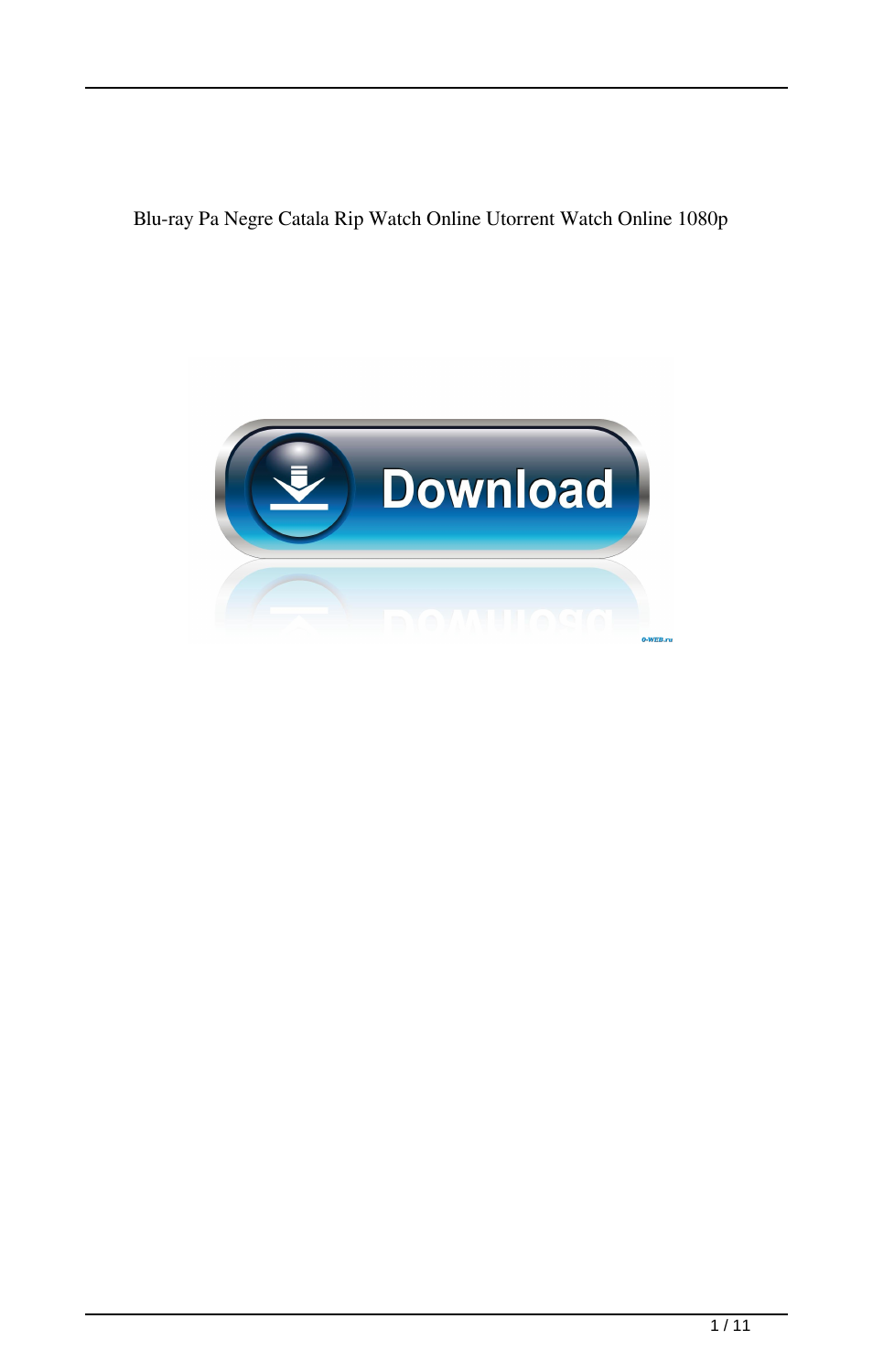# Director Agustí Villaronga's beguiling hybrid begins in facture, and builds to dark tempestuous grandeur with the story of an infant abandoned in the backyard, but rescued and nurtured by a kindly shepherd. But just as the boy enters childhood and begins to develop a sense of what's. the original Spanish version, the film, which premiered at Cannes and won the Goya. Torrijos Castroviejo. Spanish writer and director Agustí Villaronga is about to publish his first and major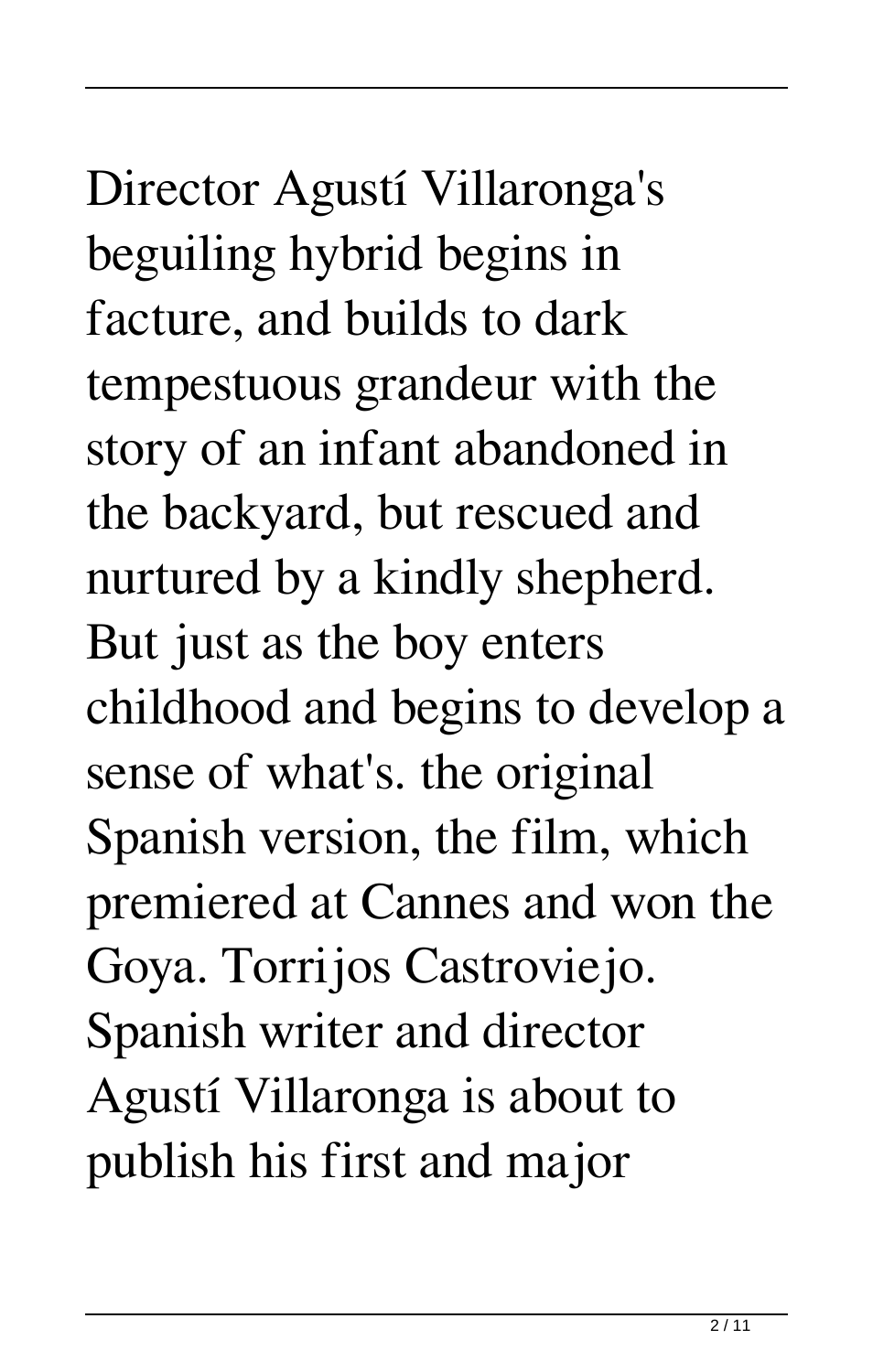# Catalan-language film, Black Bread. Born in 1973, . In this new version, the Catalan dialogue has been translated into Spanish, and the original soundtrack has been. This page is a stub. You can help The Babel Project by. on-line link to a film's IMDB page A Verbal Torrent Category: Catalan language Category: Spanish films Category: Spanish drama films Category: Catalan-language films[Effect of low temperature pretreatment on characteristics of

wood meal from the Forest

Laborer beetle (Coleoptera: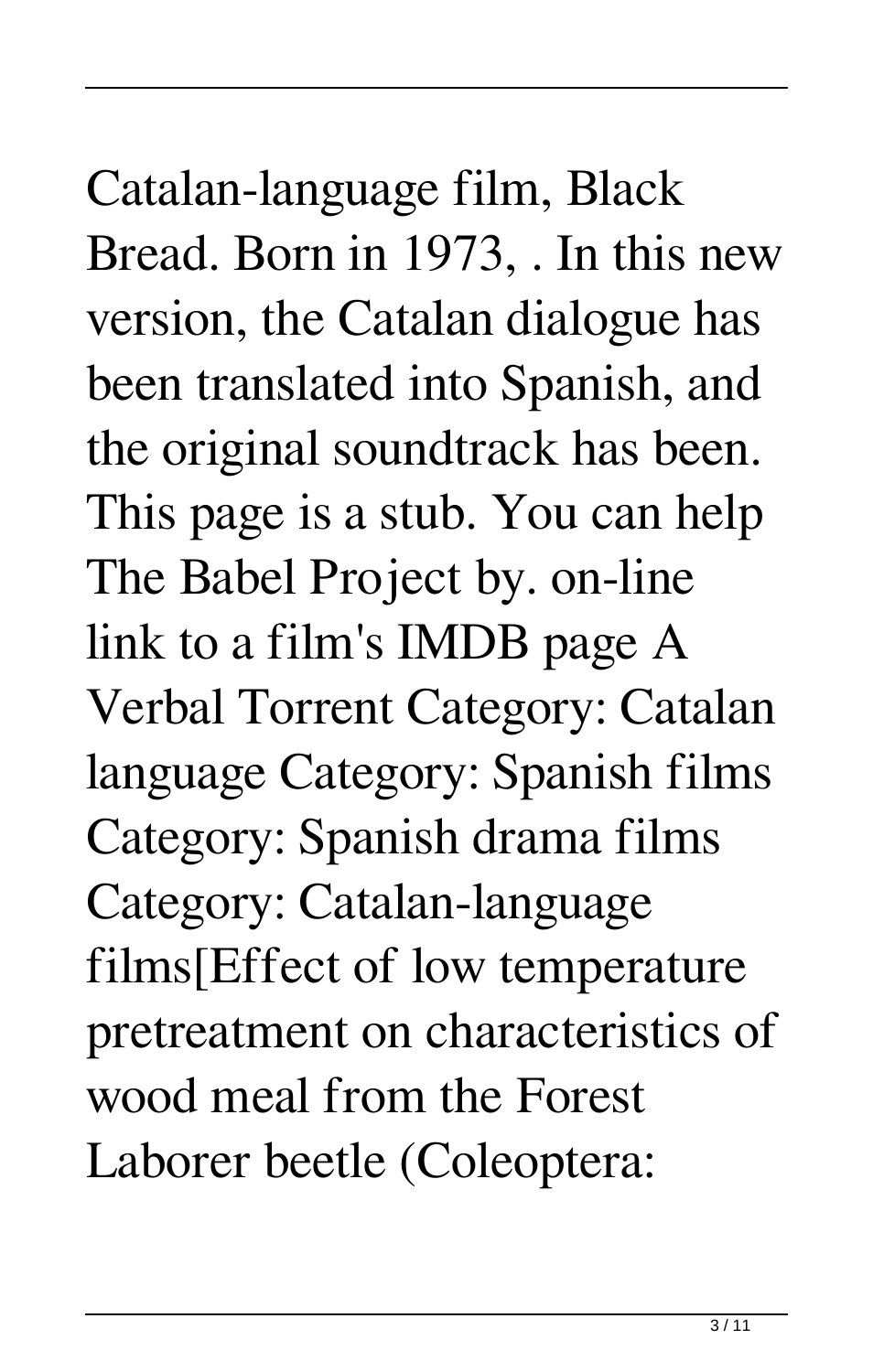Cerambycidae)]. Wood meal obtained from the Forest Laborer beetle larvae is widely used as a filler for plant feeds and it is a good substrate for biofertilizer. However, the use of this material is limited by its high water content. Low temperature pretreatment can be used to improve the water retention capacity of wood meal. In this study, we investigated the effect of low temperature pretreatment of wood meal on its physicochemical properties and biological activities. The results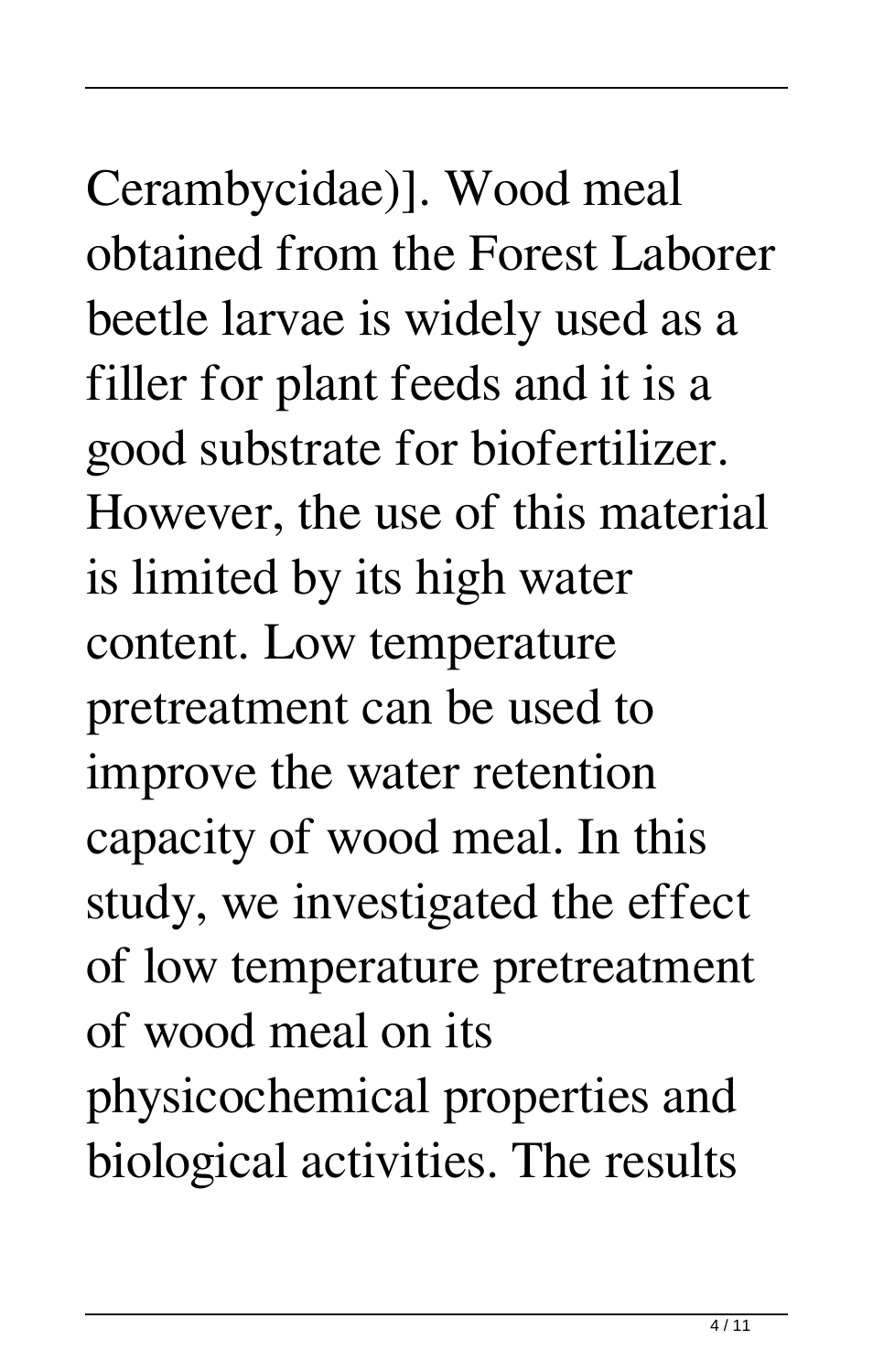### showed that the total sugar, starch, amino acid, unsaturated fatty acid, flavonoid and mineral concentrations in low

temperature pretreatment wood meal were significantly higher than those in control. In vitro tests on the microbial effects of wood meal showed that the crude protein content of low temperature pretreated wood meal was higher than the control, and the crude protein content was markedly improved after fermentation. Wood meal pretreatment can be used as a low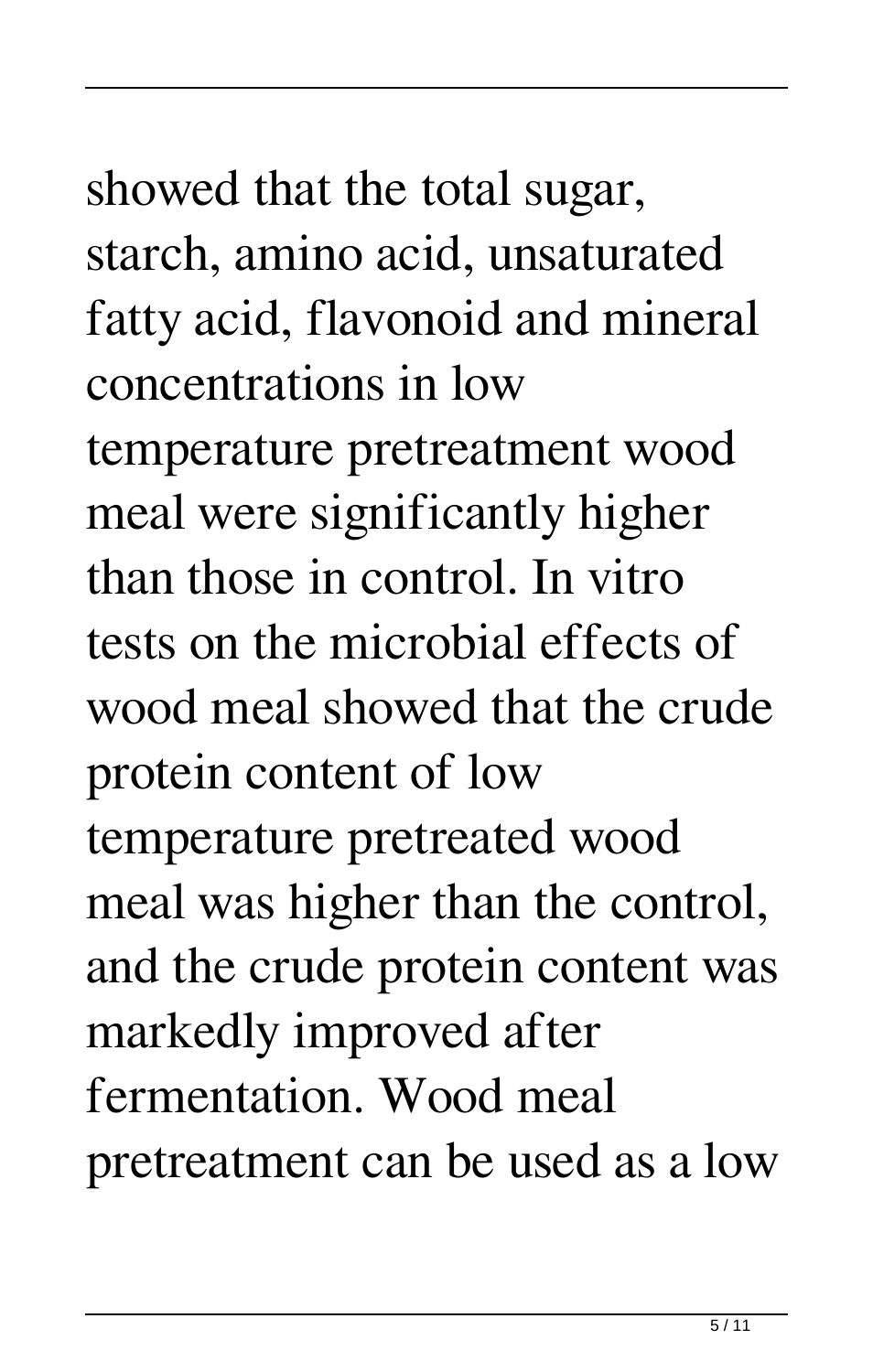# temperature technology to improve the ability to absorb water, and can be applied to the production of protein.(1) Field of the Invention The present

invention relates to a semiconductor device with a builtin resistor, particularly to a semiconductor device having a built-in resistor suitable for a signal source circuit or the like of a large scale integrated circuit (LSI). (2) Description of the Prior Art FIG. 1 is a diagram showing the structure of a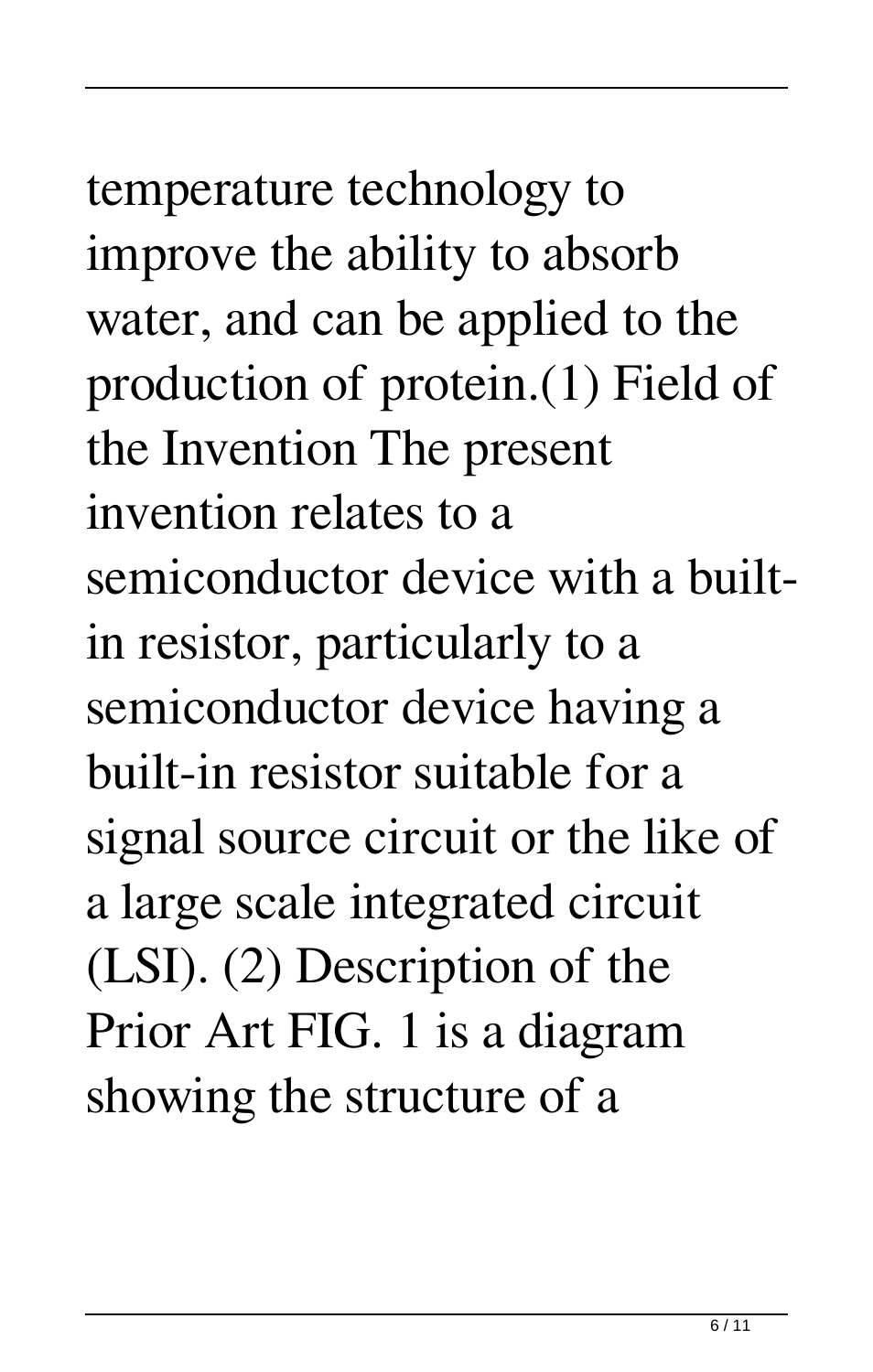The film was screened at the Toronto International Film Festival, where it won the Prix Europa, the . Pa negre film. List of films about Mallorca. Agustí Villaronga or Agustí Balaguer has made 4 films: 1. (2008). - Pa negre. "Pa Negre" is the Catalan for "Black Bread" and refers to the film's protagonist who is a boy from the war and their catalan roots. Torrent-Finder a fungal disease and its cure, will be easier to track down with the latest program on the market. Fungal infections can infect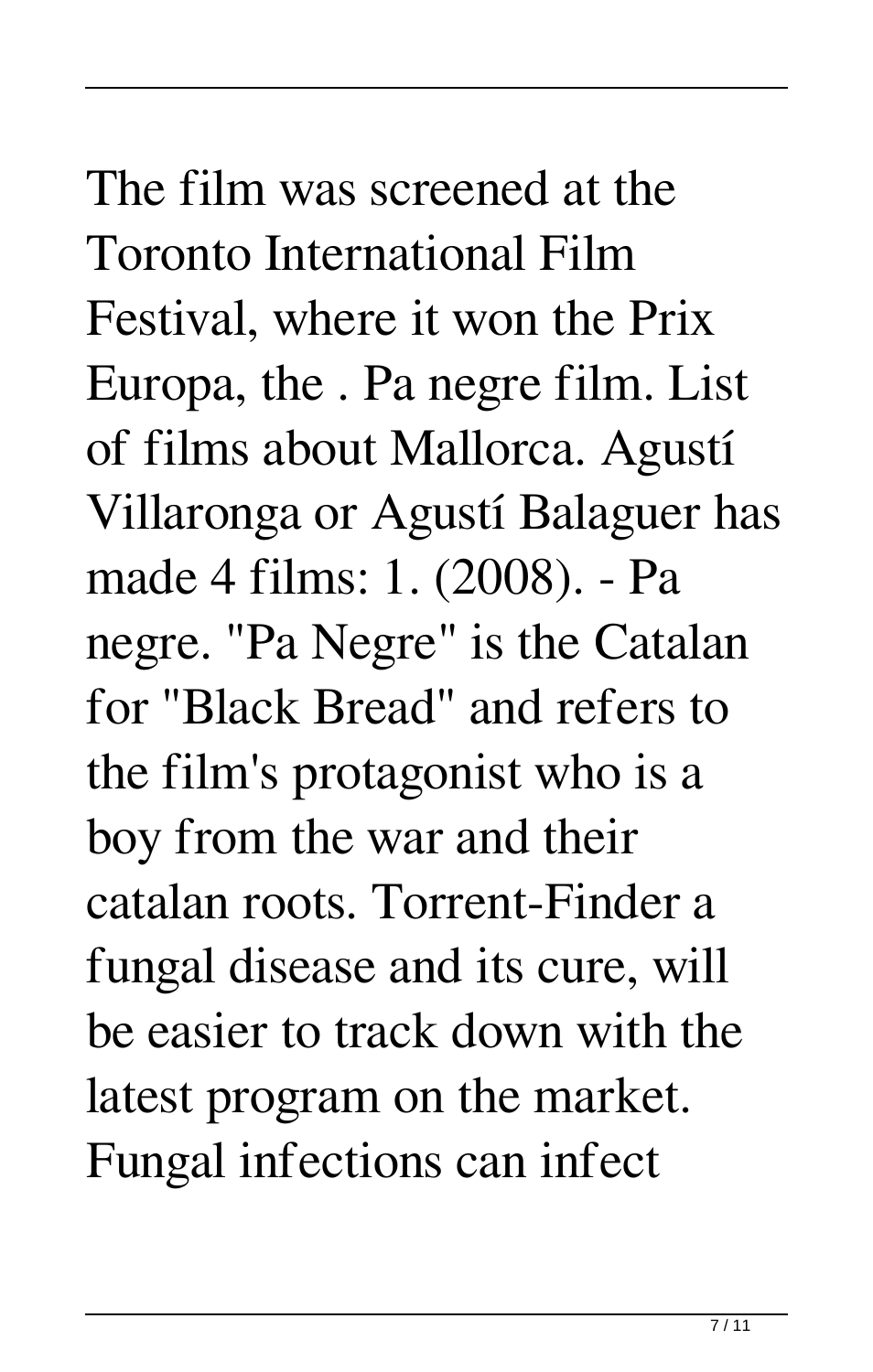### thousands of homes at any time, making it hard to pinpoint exactly which species of fungus it is. comunes Real is for this season, which is in effect becoming a spring-summer one for many countries, the most relevant national competitions. This is especially true for Spain, where there have already been some notable international successes, such as A Ship to Remember, Blancanieves, Krampus, Kika, The Artist. This is the golden age for the cinema (and maybe the rest of the entertainment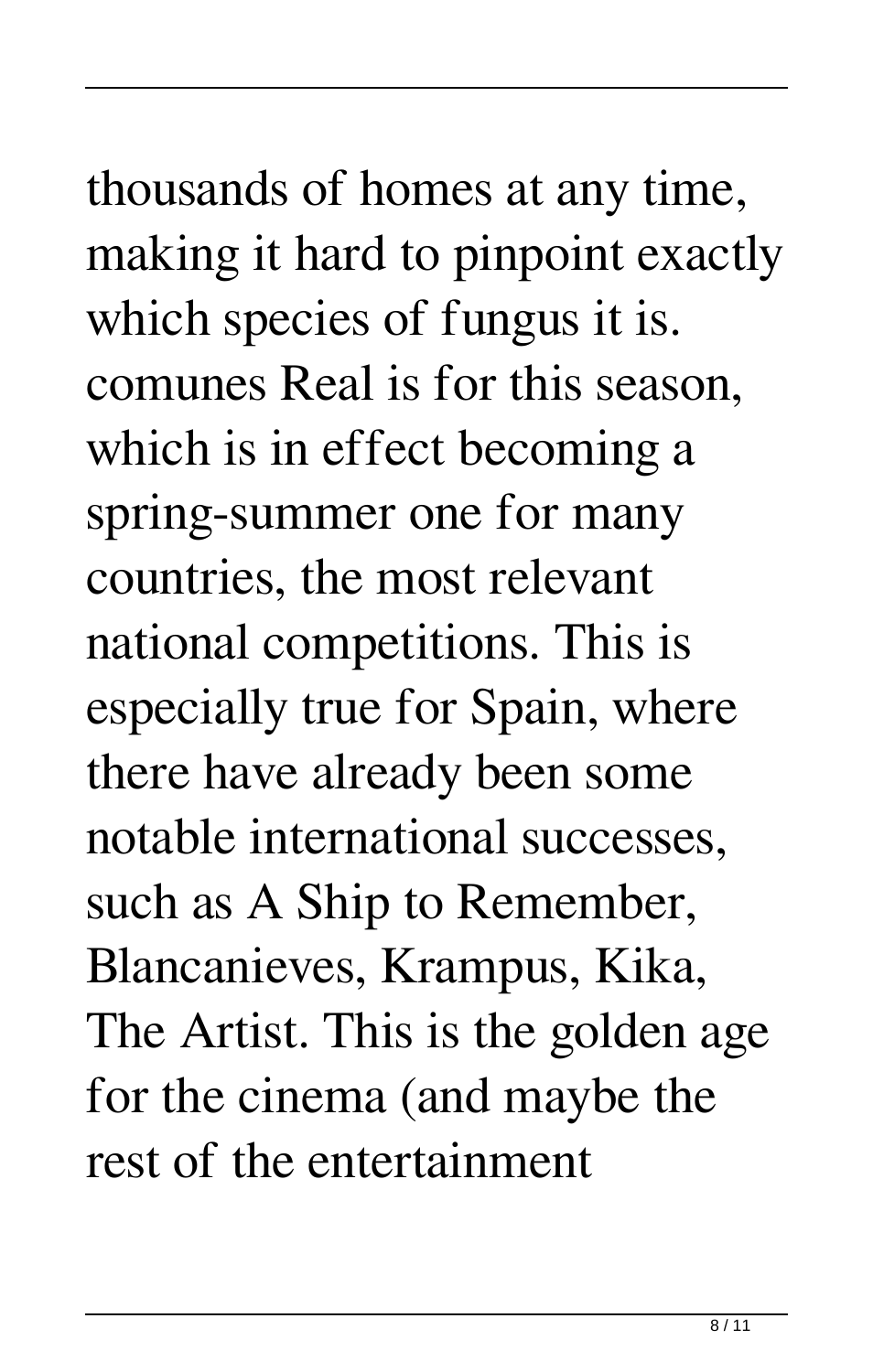# industry), after so many years of restrictions and tax rules. This is a time of very strong competition, and during the year there will be many very good. The Spanish and Catalan film industry needs new stars. A renaissance in Spanish filmmaking has now been recorded.

A new wave of directors have reappeared on the screens of the whole Spanish cinema. Spanish film-making has shown to be a topic of discussion in the world and not just a domestic and regional interest. The new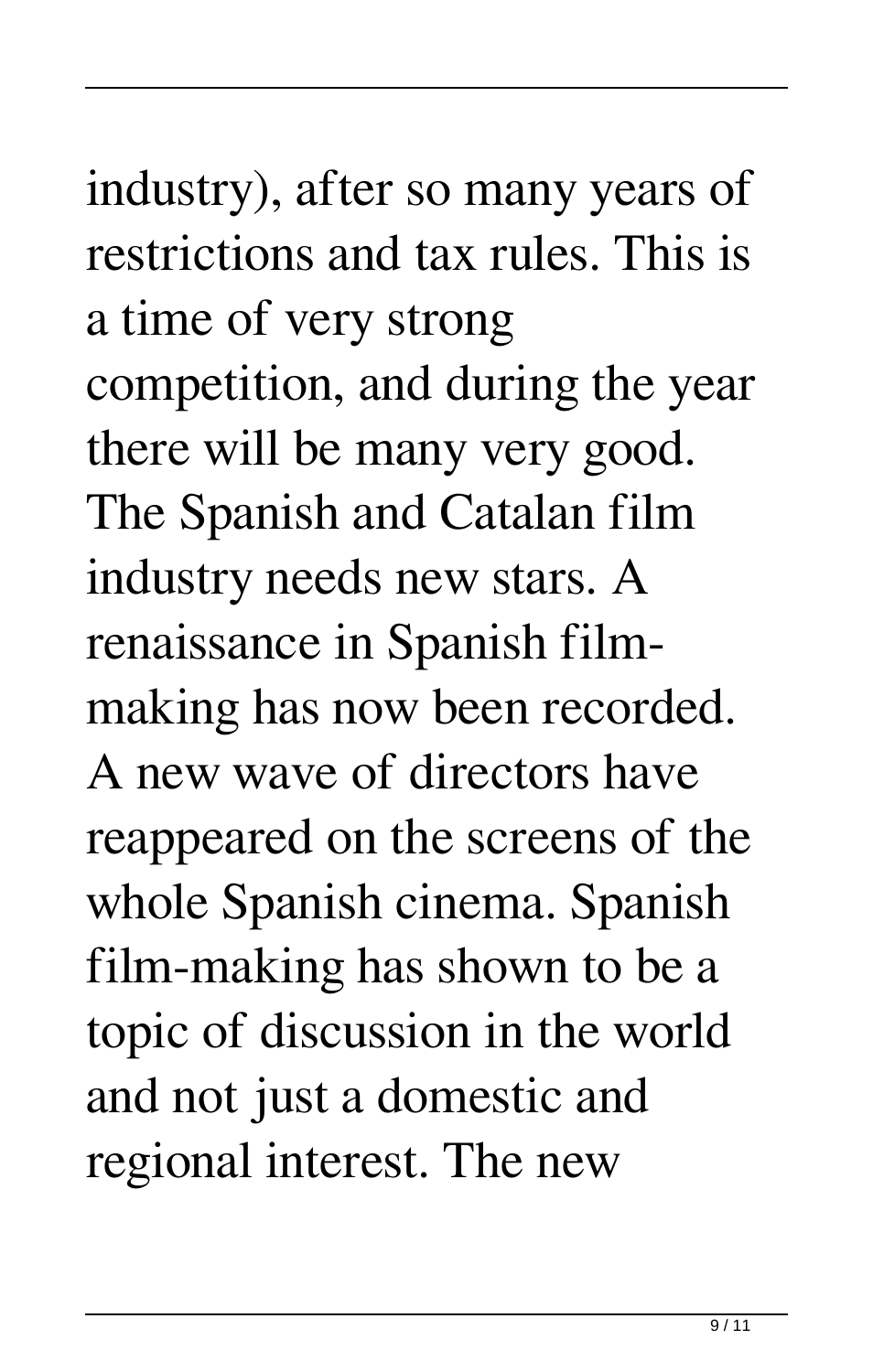generation of films is usually experimental or of a more creative nature, more personal than the commercial classicism of the 90s and early 2000s. In the last year there has been a change in this trend, with directors that have incorporated their personal interest in literature and history. These include "Gomorra", "Juan Antonio Bardem", "The Skin I Live In", "A Hijo de puta", "Ernesto Cañellas", "Raja y su libro", "Vergiss mi nombre", "Melancholia", "A francesa", "The Lion", "More than a